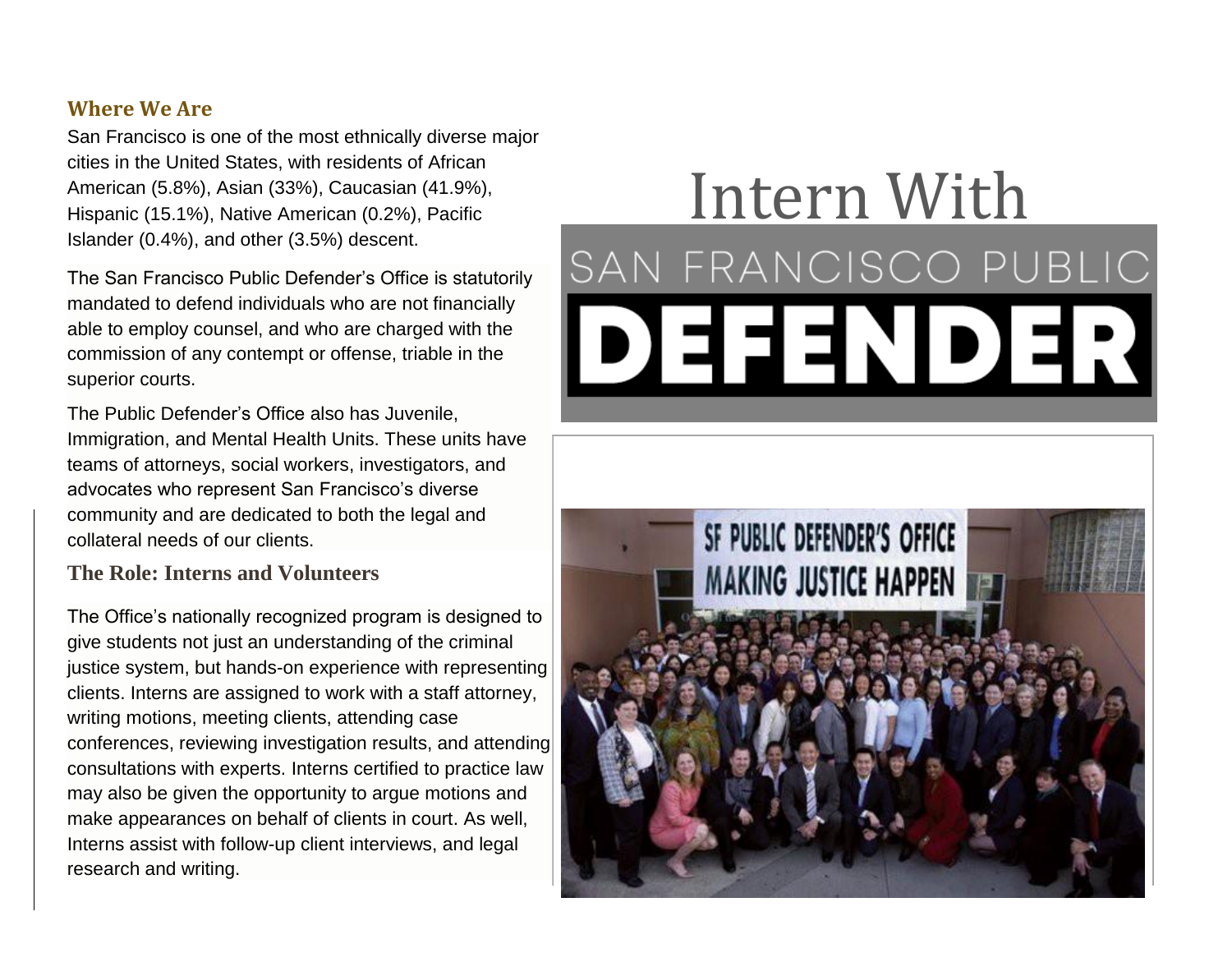## Is It Right For You?

We are looking for students who are committed to indigent criminal defense. Interns with a general interest in criminal law or who view being a prosecutor as a possible career choice should not apply. We are looking for students with a passion for working for the underprivileged, the marginalized, and the forgotten in society. We want students with strong written and oral communication skills – who are willing to think like advocates and fight for our clients.

Internships are offered throughout the year and are broken up into 3 sessions. We have opportunities for applicants interested in working with our adult clients at our downtown office. There are also limited number of positions available in our Juvenile office as well as in our Investigations Unit. All internships are unpaid.

(Photo: Public Defenders kneel and take part of national demonstrations)